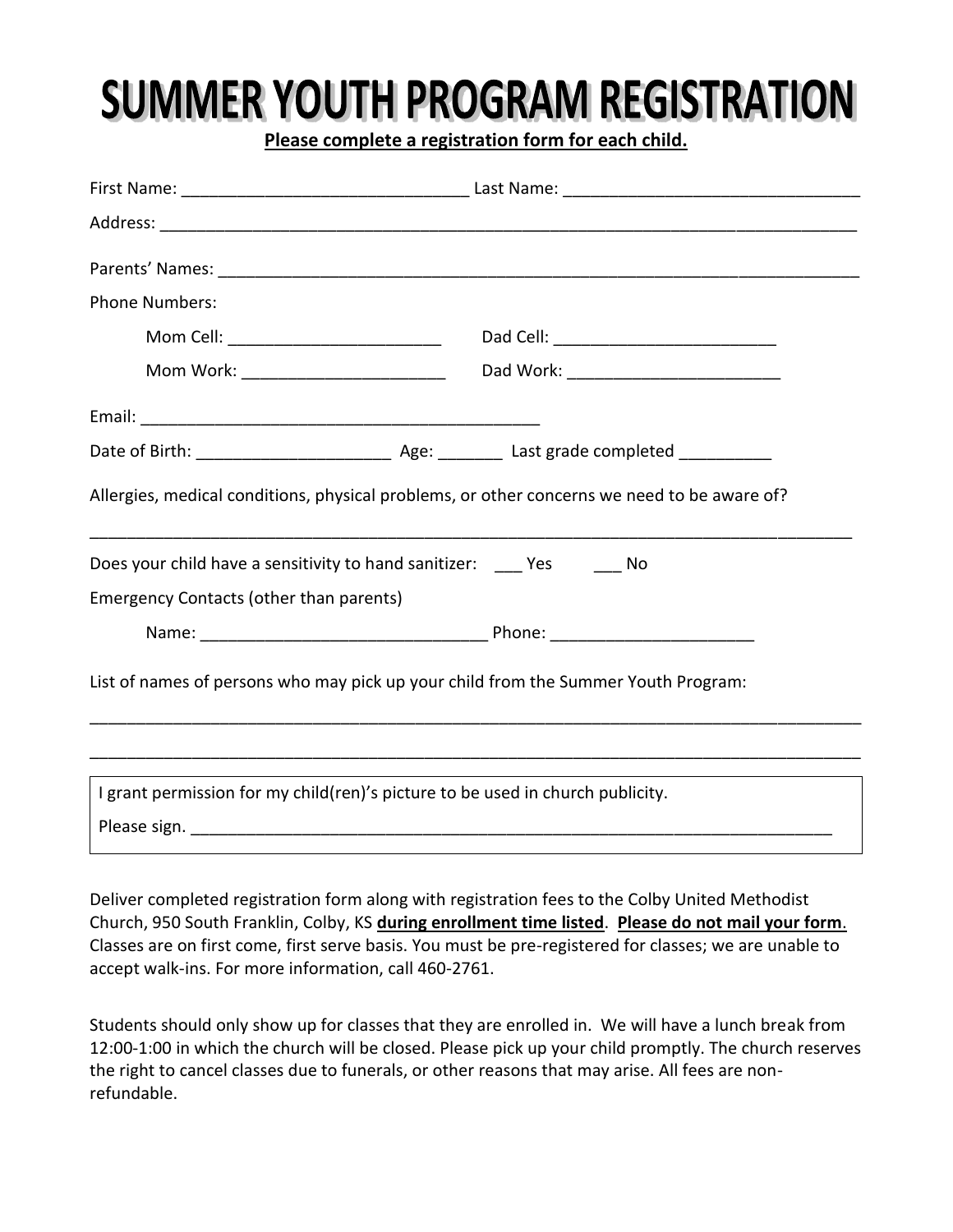|                            | Name:                         | Age: _____ | Last grade completed_ |  |  |  |
|----------------------------|-------------------------------|------------|-----------------------|--|--|--|
|                            | <b>WEEKLY CLASS</b>           |            |                       |  |  |  |
| $\Box$                     | <b>Drama Class</b>            |            | \$20.00               |  |  |  |
| $\Box$                     | Handbells                     |            | \$20.00               |  |  |  |
|                            |                               |            |                       |  |  |  |
|                            | Week 1 - May 31-June 2        |            |                       |  |  |  |
| $\Box$                     | Pickleball                    |            | \$12.00               |  |  |  |
| $\Box$                     | Fine Motor Fun                |            | \$12.00               |  |  |  |
| $\Box$                     | Gardening                     |            | \$12.00               |  |  |  |
| $\Box$                     | <b>String Art</b>             |            | \$12.00               |  |  |  |
| $\Box$                     | Painting & Printing           |            | \$12.00               |  |  |  |
| $\Box$                     | <b>Painting Class</b>         |            | \$12.00               |  |  |  |
| $\Box$                     | <b>Under the Sea</b>          |            | \$12.00               |  |  |  |
| $\Box$                     | <b>Plastic Molds</b>          |            | \$12.00               |  |  |  |
| $\Box$                     | Tie-Dye (Wednesday)           |            | \$6.00                |  |  |  |
| $\Box$                     | Tie-Dye (Thursday)            |            | \$6.00                |  |  |  |
|                            | <b>Week 2 - June 7-9</b>      |            |                       |  |  |  |
| $\Box$                     | <b>Summer Fun</b>             |            | \$12.00               |  |  |  |
| $\Box$                     | Kaleidoscopes                 |            | \$12.00               |  |  |  |
| $\Box$                     | <b>Space Class</b>            |            | \$12.00               |  |  |  |
| $\Box$                     | Circus Fun                    |            | \$12.00               |  |  |  |
| □                          | Slimy Fun                     |            | \$12.00               |  |  |  |
| $\Box$                     | Create with Clay              |            | \$24.00               |  |  |  |
| $\Box$                     | Fun with Clay                 |            | \$24.00               |  |  |  |
| $\Box$                     | Slime                         |            | \$12.00               |  |  |  |
| $\Box$                     | <b>Shrinky Dink Fun</b>       |            | \$12.00               |  |  |  |
| $\Box$                     | <b>Crochet Scarves</b>        |            | \$12.00               |  |  |  |
| □                          | <b>MS Clay</b>                |            | \$24.00               |  |  |  |
|                            |                               |            |                       |  |  |  |
| <b>Week 3 - June 14-16</b> |                               |            |                       |  |  |  |
| $\Box$                     | Adventures in Ag              |            | \$12.00               |  |  |  |
| $\Box$                     | <b>Bugs &amp; Butterflies</b> |            | \$12.00               |  |  |  |
| □                          | Mini Zoo                      |            | \$12.00               |  |  |  |
| $\Box$                     | Printmaking                   |            | \$12.00               |  |  |  |
| □                          | <b>Dinosaurs</b>              |            | \$12.00               |  |  |  |
| $\Box$                     | <b>Base Games</b>             |            | \$12.00               |  |  |  |
| $\Box$                     | <b>Cooking Class</b>          |            | \$12.00               |  |  |  |
| □                          | Lil' Cooking Class            |            | \$12.00               |  |  |  |
| $\Box$                     | <b>STEM</b>                   |            | \$12.00               |  |  |  |
| □                          | Mani/Pedi Class               |            | \$12.00               |  |  |  |
| $\Box$                     | <b>Roller Coasters</b>        |            | \$12.00               |  |  |  |
| □                          | Camping                       |            | \$12.00               |  |  |  |
|                            |                               |            |                       |  |  |  |